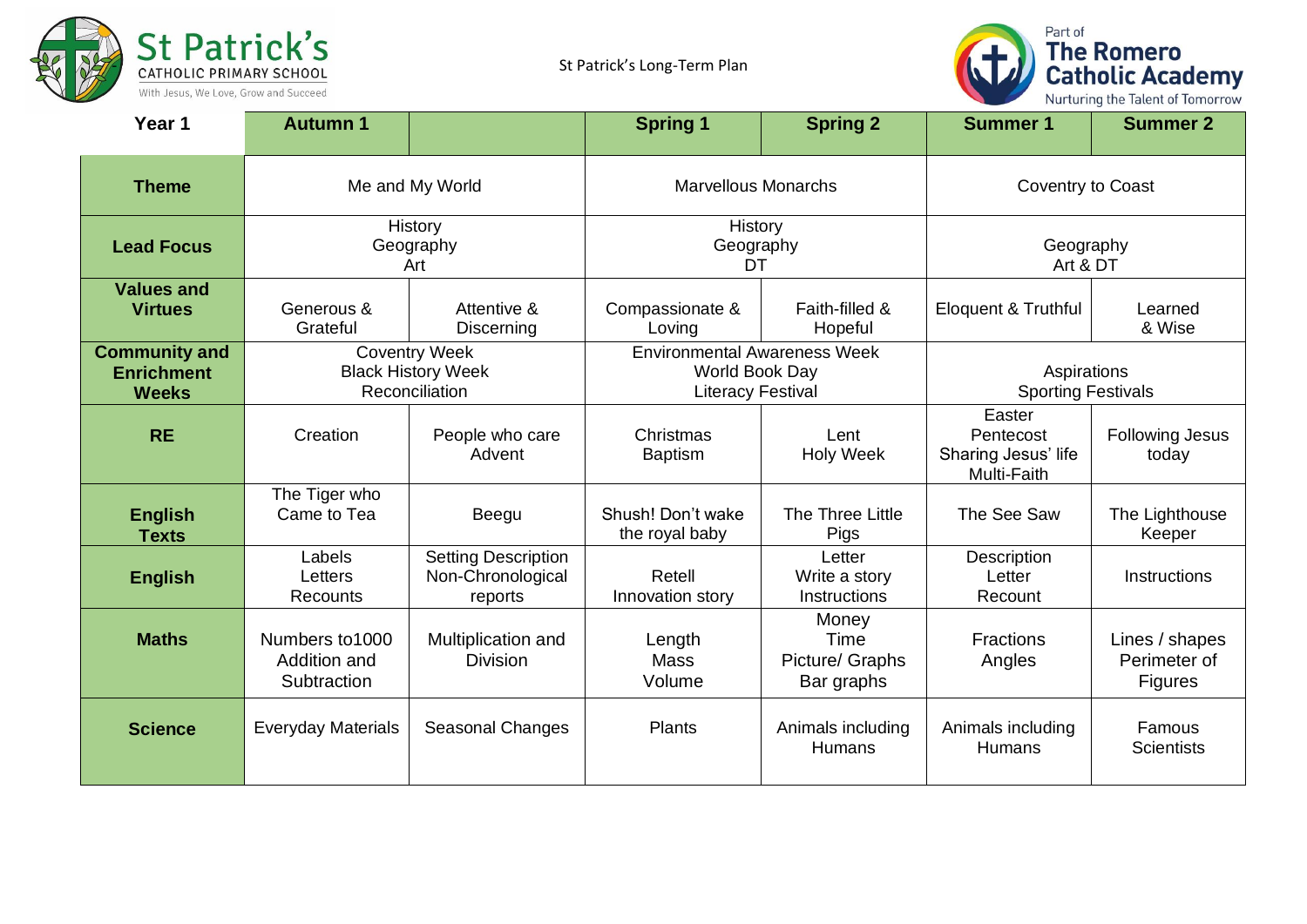



|                   | <b>Autumn 1</b>                                           | <b>Autumn 2</b>                                             | <b>Spring 1</b>                                | <b>Spring 2</b>                  | <b>Summer 1</b>                     | <b>Summer 2</b>                           |  |
|-------------------|-----------------------------------------------------------|-------------------------------------------------------------|------------------------------------------------|----------------------------------|-------------------------------------|-------------------------------------------|--|
| <b>Computing</b>  | E-safety:<br>Using the internet<br>safely                 | Digital Literacy & E-<br>safety: using a<br>computer/device | Coding with<br>Codeapillars/<br><b>Beebots</b> | Digital Literacy:<br>bug hunters | Digital Literacy:<br>potty painters | E-safety:<br>Using the<br>internet safely |  |
| Geography         | Local Area Study                                          |                                                             | Castles                                        |                                  | Coventry to Coast                   |                                           |  |
| <b>History</b>    |                                                           | My History - All about me                                   | <b>Marvellous Monarchs</b>                     |                                  |                                     | Coventry to Coast<br>All about the past   |  |
| <b>Art</b>        | Drawing<br>Painting                                       | Artists<br>Printing                                         |                                                |                                  | Painting<br>Collage                 | <b>Artists</b><br>Colour, Line,<br>Shape  |  |
| <b>DT</b>         |                                                           | <b>Christmas Craft</b><br><b>Textiles</b>                   | Design<br><b>Mechanics</b>                     | Food                             | Construction                        | Design<br><b>Materials</b>                |  |
| <b>Music</b>      | Hey You                                                   | Rhythm in the way<br>we walk<br>The banana rap              | In the Groove                                  | Round and Round                  | Your Imagination                    | Reflect, Rewind<br>and Replay             |  |
| <b>PE</b>         | I-Balance & Agility<br>O-Running &<br>Jumping<br>Swimming | I-Gymnastics<br>O - Tag Games                               | I - Dance<br>O - Ball Skills                   | l - Dance<br>O - Ball Skills     | O -Striking/Fielding<br>O-Athletics | $O$ – Invasion<br>Games<br>O - Athletics  |  |
| <b>Well-Being</b> | Me, My body,<br>My Health                                 | Emotional<br>Well-being<br>Life Cycles                      | Personal<br>Relationships                      | <b>Keeping Safe</b>              | <b>Religious</b><br>Understanding   | Living in the<br><b>Wider World</b>       |  |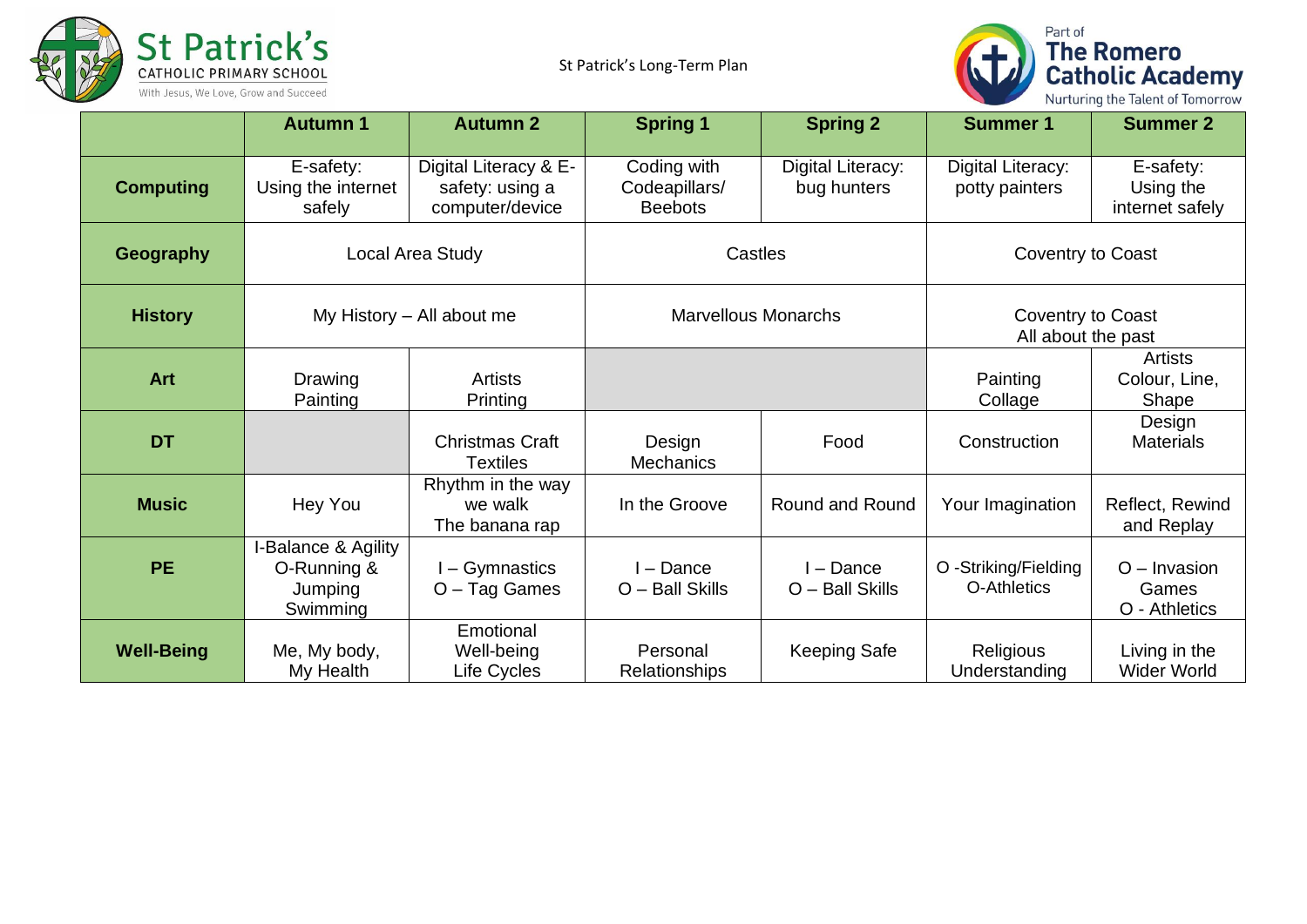



| Year <sub>2</sub>                                            | <b>Autumn 1</b>                                                     | <b>Autumn 2</b>                                                          | <b>Spring 1</b>                                                                             | <b>Spring 2</b>                                         | <b>Summer 1</b>                          | <b>Summer 2</b>             |
|--------------------------------------------------------------|---------------------------------------------------------------------|--------------------------------------------------------------------------|---------------------------------------------------------------------------------------------|---------------------------------------------------------|------------------------------------------|-----------------------------|
| <b>Theme</b>                                                 | The Great Fire<br>of London                                         |                                                                          | <b>Explorers</b>                                                                            |                                                         | <b>Our Wonderful World</b><br>and Beyond |                             |
| <b>Lead Focus</b>                                            | History<br>DT                                                       |                                                                          | Geography<br>Art                                                                            |                                                         | History & Geography<br>DT                |                             |
| <b>Values and</b><br><b>Virtues</b>                          | <b>Generous &amp; Grateful</b>                                      | Attentive &<br><b>Discerning</b>                                         | Compassionate &<br>Loving                                                                   | Faith-filled &<br>Hopeful                               | Eloquent &<br>Truthful                   | Learned<br>& Wise           |
| <b>Community</b><br>and<br><b>Enrichment</b><br><b>Weeks</b> | <b>Coventry Week</b><br><b>Black History Week</b><br>Reconciliation |                                                                          | <b>Environmental Awareness Week</b><br>World Book Day<br><b>Literacy Festival</b>           |                                                         | Aspirations<br><b>Sporting Festivals</b> |                             |
| <b>RE</b>                                                    | <b>Old Testament stories</b><br>and prayers                         | Sharing in the life<br>of Jesus, Saints -<br>Advent                      | Christmas<br>Parables & miracles<br>Special celebrations                                    | Lent<br><b>Holy Week</b>                                | Easter<br>Pentecost<br>Multi-Faith       | Our Church<br>The Mass      |
| <b>English</b><br><b>Texts</b>                               | The Gingerbread Man<br>The Stinky Cheese<br>Man                     | The Great Fire of<br>London<br><b>Fables</b>                             | The Egg                                                                                     | Tell me a Dragon                                        | Grandad's Island                         | Leaf                        |
| <b>English</b>                                               | Retell<br>Innovation story<br><b>Instructions</b>                   | Non-Chronological<br>Report<br><b>Diary Entry</b><br>Setting description | <b>Retell Narrative</b><br><b>Writing stories</b><br><b>Writing Poetry</b><br>Crime reports | Non-Chronological<br>Report<br>Character<br>Description | <b>Under Review</b>                      | <b>Under Review</b>         |
| <b>Maths</b>                                                 | Numbers to 100<br>Addition and<br>Subtraction                       | Multiplication<br>Division -2,5,10<br>Length                             | <b>Mass</b><br>Temperature<br><b>Picture Graphs</b>                                         | Word problems<br>Money<br>Shape                         | <b>Fractions</b><br>Shape                | Time<br>Volume              |
| <b>Science</b>                                               | <b>Every Day</b><br><b>Materials</b>                                | Living things and<br>their Habitats                                      | <b>Plants</b>                                                                               | <b>Plants</b>                                           | Animals<br>Including<br>Humans           | Famous<br><b>Scientists</b> |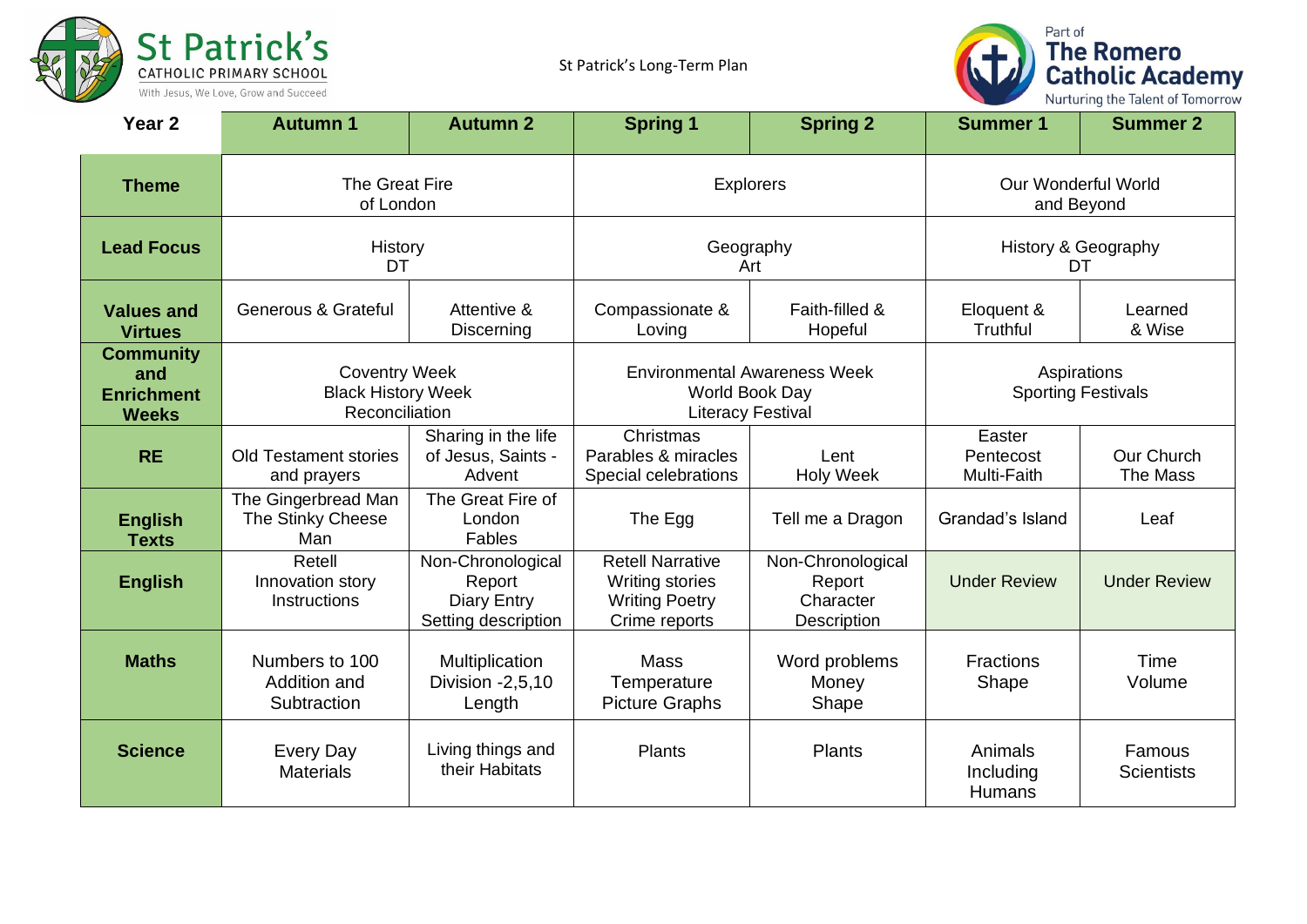



|                   | <b>Autumn 1</b>                                                              | <b>Autumn 2</b>                                            | <b>Spring 1</b>                                           | <b>Spring 2</b>                        | <b>Summer 1</b>                                    | <b>Summer 2</b>                              |
|-------------------|------------------------------------------------------------------------------|------------------------------------------------------------|-----------------------------------------------------------|----------------------------------------|----------------------------------------------------|----------------------------------------------|
| <b>Computing</b>  | E-safety: Staying<br>safe on the internet                                    | Digital Literacy &<br>E-safety: using a<br>computer/device | Coding: Scratch Jnr<br>- introduction and<br>fundamentals | Digital Literacy -<br>using a computer | Digital Literacy:<br>taking and using<br>photos    | E-safety: Staying<br>safe on the<br>internet |
| Geography         |                                                                              |                                                            | Exploring the UK                                          |                                        | Our Wonderful World and Beyond                     |                                              |
| <b>History</b>    | The Great Fire of London                                                     |                                                            |                                                           |                                        |                                                    | Significant Person from the Past             |
| <b>Art</b>        | Research/Artists                                                             | Colours/Tones<br>Painting                                  | <b>Inspired Artists</b><br>Collage                        | Sculpture                              |                                                    |                                              |
| <b>DT</b>         | Design<br>Construction                                                       | Food<br><b>Christmas Craft</b><br><b>Textiles</b>          |                                                           | <b>Textiles</b>                        | Design<br>Mechanics, Materials and<br>Construction |                                              |
| <b>Music</b>      | Hands, Feet, Heart                                                           | Ho-Ho-Ho                                                   | I wanna play in a<br>band                                 | Zootime                                | Friendship song                                    | Reflect, Rewind<br>and Replay                |
| <b>PE</b>         | I - Developing<br><b>Balance &amp; Agility</b><br>$O - Run/Jump$<br>Swimming | I-Gymnastics<br>O - Tag Games                              | $I - Dance$<br>O - Ball Skills                            | I - Dance<br>O - Ball Skills           | $O -$<br>Striking/Fielding<br>O-Athletics          | $O$ – Invasion<br>Games<br>O - Athletics     |
| <b>Well-Being</b> | Me, My body,<br>My Health                                                    | Emotional<br>Well-being<br>Life Cycles                     | Personal<br><b>Relationships</b>                          | <b>Keeping Safe</b>                    | Religious<br>Understanding                         | Living in the<br><b>Wider World</b>          |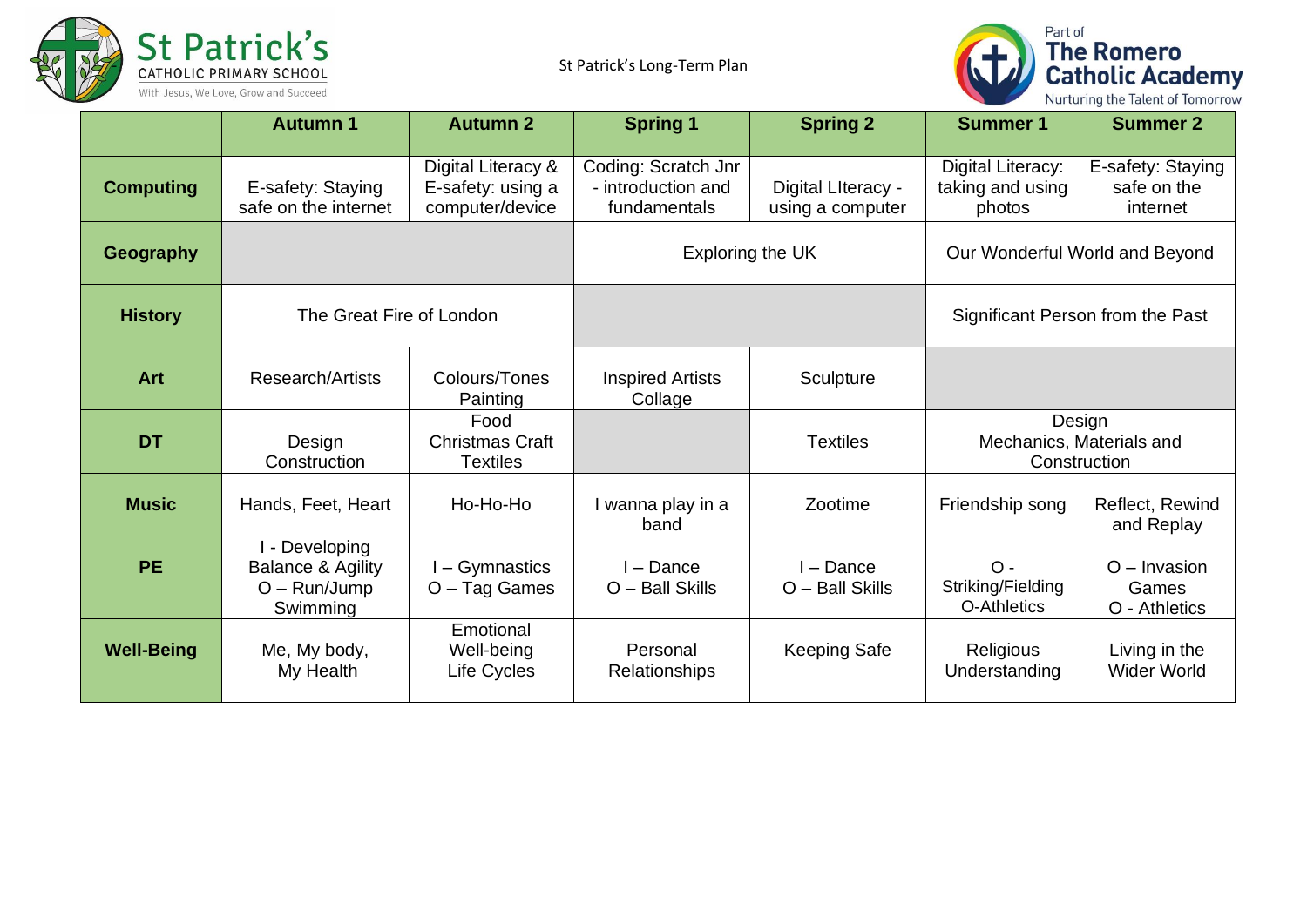



| Year <sub>3</sub>                                            |                                                                        | <b>Autumn</b>                                  |                                                                                   | <b>Spring</b>                               |                                                     | <b>Summer</b>                         |  |
|--------------------------------------------------------------|------------------------------------------------------------------------|------------------------------------------------|-----------------------------------------------------------------------------------|---------------------------------------------|-----------------------------------------------------|---------------------------------------|--|
| <b>Theme</b>                                                 |                                                                        | Egyptians                                      |                                                                                   | Europe                                      | Roman<br>Construction                               |                                       |  |
| <b>Lead Focus</b>                                            |                                                                        | History<br><b>DT</b>                           |                                                                                   | Geography<br>Art                            |                                                     | History<br><b>DT</b>                  |  |
| <b>Values and</b><br><b>Virtues</b>                          | <b>Generous &amp; Grateful</b>                                         | Attentive & Discerning                         | Compassionate &<br>Loving                                                         | Faith-filled &<br>Hopeful                   | Eloquent &<br>Truthful                              | Learned<br>& Wise                     |  |
| <b>Community</b><br>and<br><b>Enrichment</b><br><b>Weeks</b> | <b>Coventry Week</b><br><b>Black History Week</b><br>Reconciliation    |                                                | <b>Environmental Awareness Week</b><br>World Book Day<br><b>Literacy Festival</b> |                                             | Aspirations<br><b>Sporting Festivals</b>            |                                       |  |
| <b>RE</b>                                                    | Belonging                                                              | Reconciliation<br>Advent                       | Christmas<br>Prayer                                                               | Lent<br><b>Holy Week</b>                    | Easter<br>Pentecost<br>The Eucharist<br>Multi-Faith | We listen to<br>God's word at<br>Mass |  |
| <b>English</b><br><b>Texts</b>                               | Pharaoh in my Bath                                                     | The Egyptian<br>Cinderella<br><b>The Twits</b> | Iron Man                                                                          | Journey<br>Poetry                           | The Journey of<br>Iliona                            | <b>Roman Soldiers</b><br>Handbook     |  |
| <b>English</b>                                               | Character description<br><b>Missing Person</b><br>Report, Instructions | <b>Narrative Retell</b><br>Setting description | Retell<br><b>Diary Entry</b>                                                      | Dialogue<br>Character<br><b>Description</b> | <b>Under Review</b>                                 | <b>Under Review</b>                   |  |
| <b>Maths</b>                                                 | Numbers to 1000<br>Addition and<br>Subtraction                         | Multiplication and<br><b>Division</b>          | Length<br><b>Mass</b><br>Volume                                                   | Money<br>Time<br><b>Picture/Bar Graphs</b>  | <b>Fractions</b><br>Angles                          | Lines and<br>shapes<br>Perimeter      |  |
| <b>Science</b>                                               | <b>Rocks</b>                                                           | Animals including<br><b>Humans</b>             | Light                                                                             | <b>Plants</b>                               | Forces &<br>Magnets                                 | Famous<br><b>Scientists</b>           |  |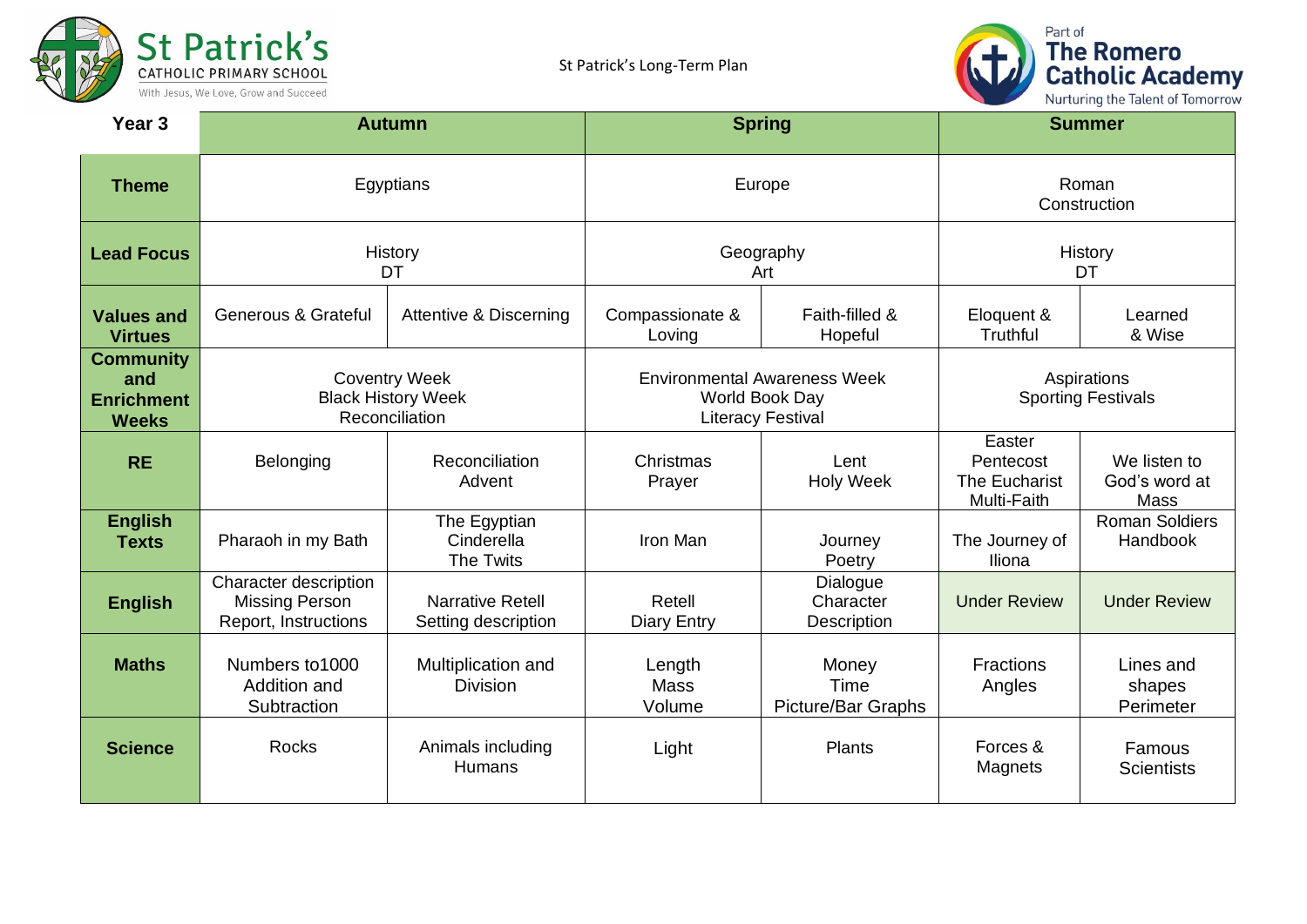



|                   | <b>Autumn</b>                                                                    |                                                                | <b>Spring</b>                                                                    |                                         | <b>Summer</b>                                               |                                        |
|-------------------|----------------------------------------------------------------------------------|----------------------------------------------------------------|----------------------------------------------------------------------------------|-----------------------------------------|-------------------------------------------------------------|----------------------------------------|
| <b>Computing</b>  | E-safety: Google<br>Share with care                                              | Digital Literacy & E-<br>safety: using a<br>computer/device    | <b>Digital Literacy</b><br>Explore a Topic with<br>Research and<br>Collaboration | <b>Coding: Animations</b><br>- Space    |                                                             | Coding: Sound and music -<br>Rock band |
| Geography         | Locations &<br><b>Settlements</b>                                                |                                                                | Europe                                                                           |                                         |                                                             | <b>Settlements</b>                     |
| <b>History</b>    | Egyptians                                                                        |                                                                |                                                                                  |                                         |                                                             | Romans                                 |
| <b>Art</b>        |                                                                                  | Developing ideas<br><b>Brush techniques</b>                    | Artists<br>Overlapping and Montage<br><b>Techniques</b>                          |                                         |                                                             |                                        |
| <b>DT</b>         | Design,<br>Mechanics, Materials & Construction<br><b>Christmas Craft - Food</b>  |                                                                |                                                                                  |                                         | Design<br><b>Textiles</b>                                   | Computing                              |
| <b>Music</b>      | Let Your Spirit Fly                                                              | Glockenspiel 1                                                 | Instrument -<br><b>Recorders</b>                                                 | Instrument -<br>Recorders               | Instrument -<br>Recorders                                   | Instrument -<br><b>Recorders</b>       |
| <b>PE</b>         | <b>I-Indoor Athletics</b><br>O - Invasion Games<br>Throwing/Catching<br>Swimming | - Indoor Athletics<br>O - Invasion Games<br><b>Balls/Rules</b> | - Dance<br>$O$ – Invasion<br>Games                                               | I - Dance<br>O - Striking &<br>Fielding | $O - Net$ and<br><b>Wall Games</b><br>$O -$ Racket<br>Sport | $O -$ Athletics<br>O - Racket Sport    |
| <b>Well-Being</b> | Me, My body,<br>My Health                                                        | Emotional<br>Well-being<br>Life Cycles                         | Personal<br><b>Relationships</b>                                                 | <b>Keeping Safe</b>                     | Religious<br>Understanding                                  | Living in the<br><b>Wider World</b>    |
| <b>MFL</b>        | Greetings<br>My family<br>Counting                                               | Colours<br>Countries<br>Likes                                  | <b>Body Parts</b><br>Clothes<br>Days/Months                                      | Animals                                 | Food                                                        | School                                 |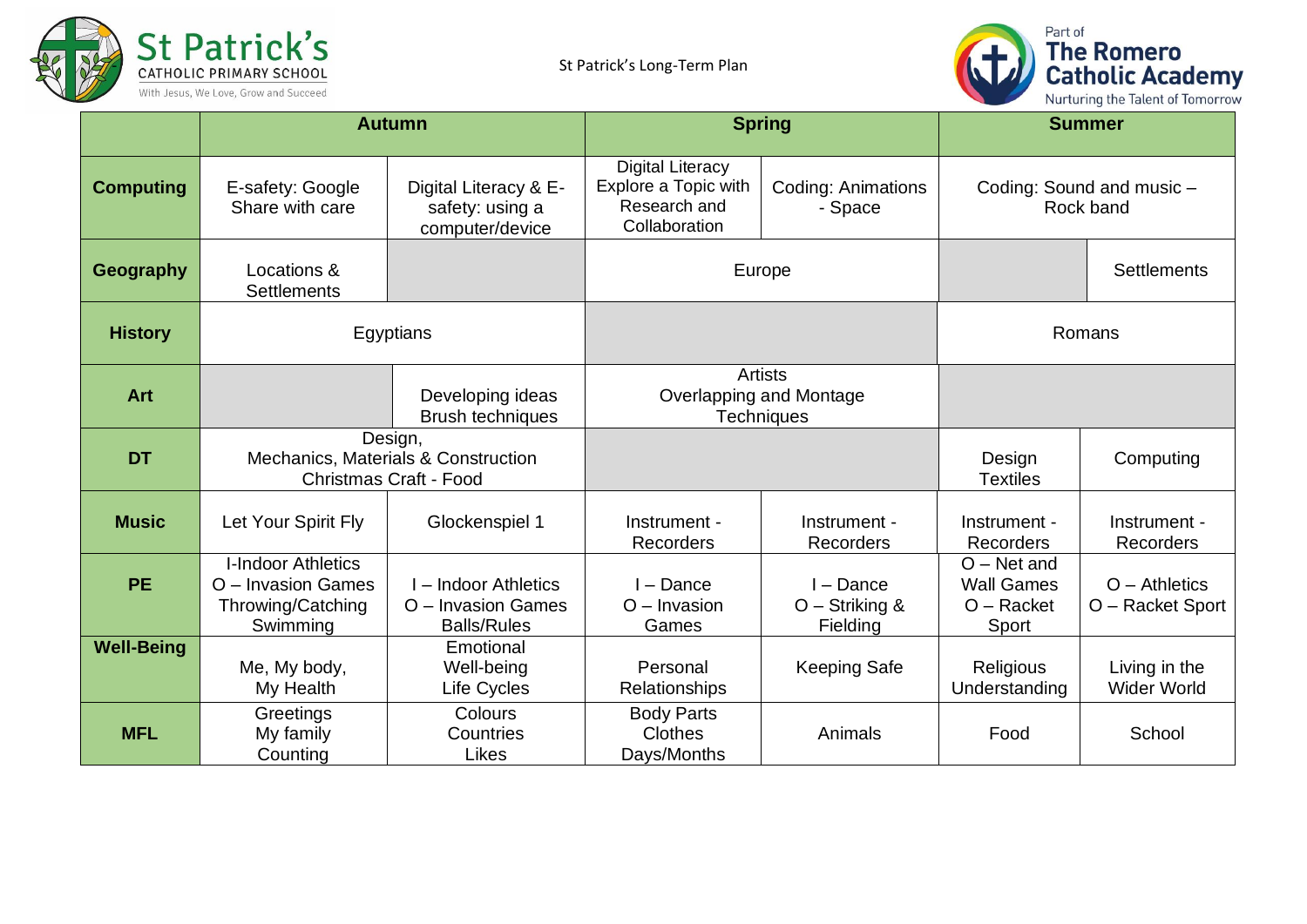



| Year 4                                                    | <b>Autumn</b>                                                       |                                           | <b>Spring</b>                                                                           |                                                                  | <b>Summer</b>                                                              |                                       |  |
|-----------------------------------------------------------|---------------------------------------------------------------------|-------------------------------------------|-----------------------------------------------------------------------------------------|------------------------------------------------------------------|----------------------------------------------------------------------------|---------------------------------------|--|
| <b>Theme</b>                                              | Greeks                                                              |                                           |                                                                                         | Rainforest                                                       | Water                                                                      |                                       |  |
| <b>Lead Focus</b>                                         | History<br>Art                                                      |                                           | Geography<br>Art                                                                        |                                                                  |                                                                            | Geography<br>DT                       |  |
| <b>Values and</b><br><b>Virtues</b>                       | Generous &<br>Grateful                                              | Attentive &<br>Discerning                 | Compassionate &<br>Loving                                                               | Faith-filled &<br>Hopeful                                        | Eloquent &<br>Truthful                                                     | Learned<br>& Wise                     |  |
| <b>Community and</b><br><b>Enrichment</b><br><b>Weeks</b> | <b>Coventry Week</b><br><b>Black History Week</b><br>Reconciliation |                                           | <b>Environmental Awareness Week</b><br>World Book Day<br><b>Literacy Festival</b>       |                                                                  | Aspirations<br><b>Sporting Festivals</b>                                   |                                       |  |
| <b>RE</b>                                                 | Creation                                                            | Jesus teaches us<br>how to pray<br>Advent | Moses & King David<br>Jesus - Light of the<br>World                                     | Lent<br><b>Holy Week</b>                                         | <b>Pentecost Easter</b><br>Sharing in the life<br>of Christ<br>Multi-faith | Special roles and<br>responsibilities |  |
| <b>English</b><br><b>Texts</b>                            | Greek myths<br>The lion, the witch and the wardrobe                 |                                           | The Great Kapok Tree                                                                    | When the Whales<br>came                                          | <b>River Singers</b><br>The Wind in the<br>Willows                         | Flotsum                               |  |
| <b>English</b>                                            | Character Description, Dialogue,<br>Biography, Letters, Quest       |                                           | Setting description<br><b>Alternative Ending</b><br>Diary Entry<br>Persuasive Monologue | Character description<br>News report<br><b>Balanced Argument</b> | <b>Under Review</b>                                                        | <b>Under Review</b>                   |  |
| <b>Maths</b>                                              | Numbers to 10,000<br>Addition and<br>Subtraction                    | Multiplication<br>and Division            | Graphs<br><b>Fractions</b><br>Time                                                      | <b>Decimals</b><br>Money<br>Mass, Volume and<br>Length           | Areas of Figures<br>Roman<br><b>Numerals</b>                               | Position of<br>Movement<br>Geometry   |  |
| <b>Science</b>                                            | Animals Including<br>Humans                                         | <b>States of Matter</b>                   | Living Things and<br>their Habitats                                                     | Sound                                                            | Electricity                                                                | Famous<br><b>Scientists</b>           |  |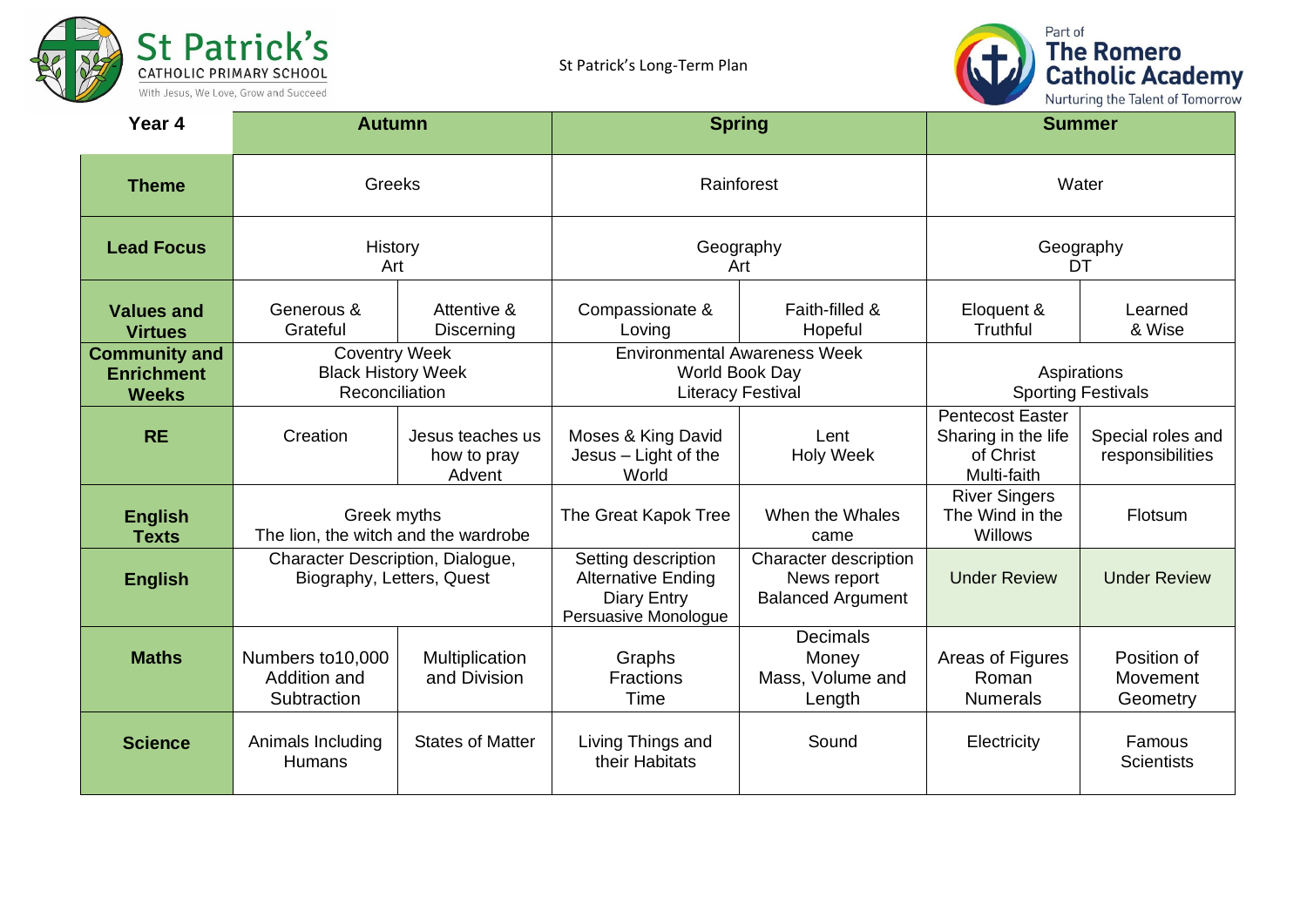



|                   | <b>Autumn</b>                                            |                                                         | <b>Spring</b>                                                 |                                         | <b>Summer</b>                                      |                                              |
|-------------------|----------------------------------------------------------|---------------------------------------------------------|---------------------------------------------------------------|-----------------------------------------|----------------------------------------------------|----------------------------------------------|
| <b>Computing</b>  | E-safety: Google<br>Don't fall for fake                  | Digital Literacy:<br>Research and<br>develop a topic    | Coding:<br><b>Interactive Chatbot</b>                         | Coding: Game<br>Boat race               | Digital Literacy:<br>Childnet video<br>competition | E-safety: Google<br>Don't fall for fake      |
| Geography         | Location<br>Human/Physical                               |                                                         | Rainforest                                                    |                                         | Water                                              |                                              |
| <b>History</b>    | <b>Ancient Greece</b>                                    |                                                         |                                                               |                                         |                                                    |                                              |
| <b>Art</b>        | <b>Clay Pottery</b><br>Sculpture                         |                                                         | Grades, tones and textures<br><b>Sketching &amp; Printing</b> |                                         |                                                    |                                              |
| <b>DT</b>         |                                                          | <b>Christmas Craft</b><br>Construction                  |                                                               |                                         |                                                    | Design<br>Mechanics, Material & Construction |
| <b>Music</b>      | Mamma Mia                                                | Glockenspiel 2                                          | Stop!                                                         | Lean on Me                              | <b>Blackbird</b>                                   | Reflect, Rewind<br>and Replay                |
| <b>PE</b>         | <b>I-Indoor Athletics</b><br>$O$ – Inv Games<br>Swimming | <b>I-Indoor Athletics</b><br>O - Ball/Rules<br>Swimming | I - Dance<br>O - Invasion Games                               | l – Dance<br>O - Striking &<br>Fielding | O - Net and Wall<br>Games<br>O - Racket Sport      | O - Racket Sport<br>O - Athletics            |
| <b>Well-Being</b> | Me, My body,<br>My Health                                | Emotional<br>Well-being<br>Life Cycles                  | Personal<br><b>Relationships</b>                              | <b>Keeping Safe</b>                     | Religious<br>Understanding                         | Living in the<br><b>Wider World</b>          |
| <b>MFL</b>        | Greetings<br>My family<br>Counting                       | Colours<br>Countries<br>Likes                           | <b>Body Parts</b><br><b>Clothes</b><br>Days/Months            | Animals                                 | Food                                               | School                                       |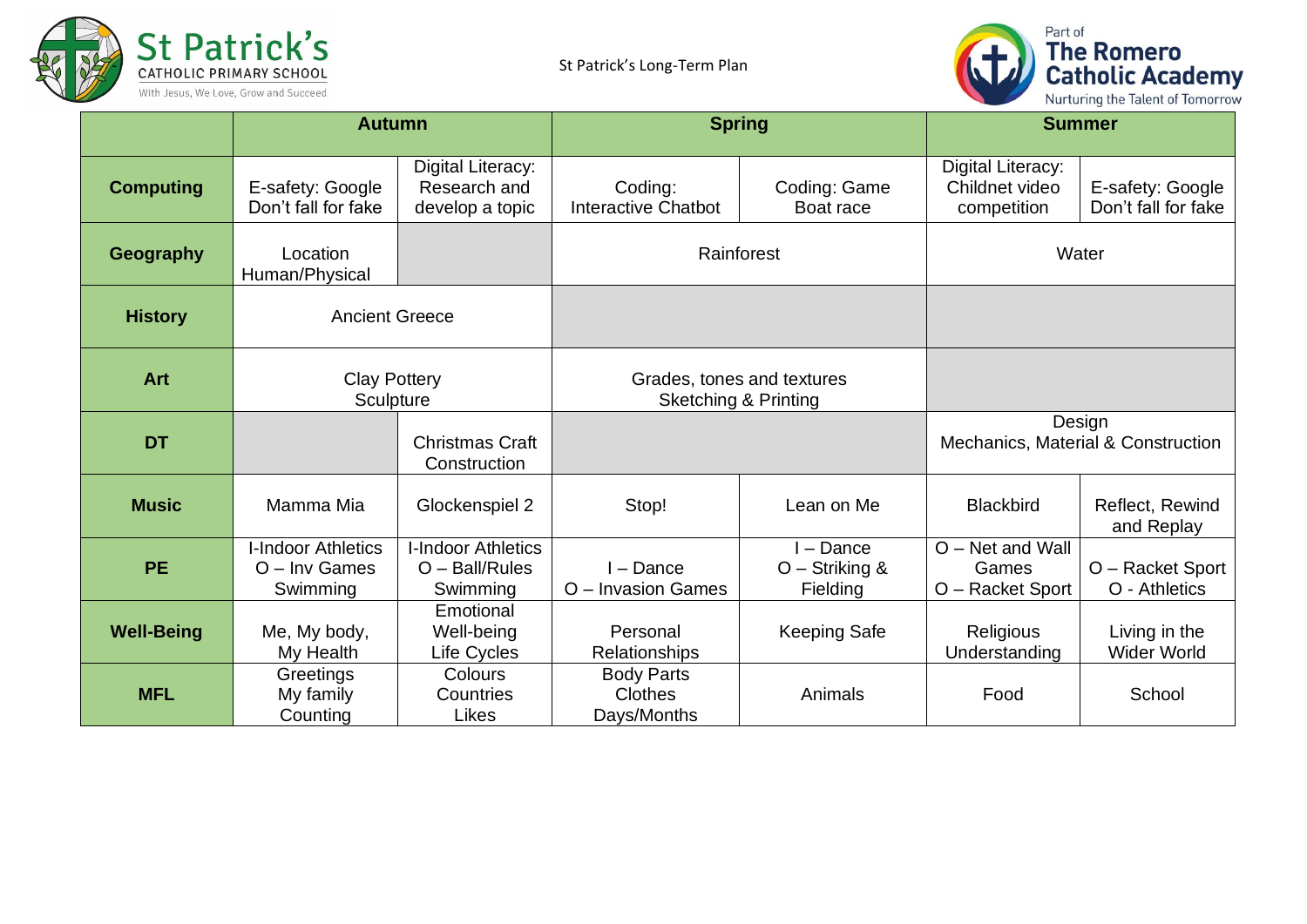



| Year <sub>5</sub>                                         |                                                                                                          | <b>Autumn</b>                                             | <b>Spring</b>                                                                     |                                                                           | <b>Summer</b>                                                 |                                                      |  |
|-----------------------------------------------------------|----------------------------------------------------------------------------------------------------------|-----------------------------------------------------------|-----------------------------------------------------------------------------------|---------------------------------------------------------------------------|---------------------------------------------------------------|------------------------------------------------------|--|
| <b>Theme</b>                                              |                                                                                                          | The Tudors                                                | Africa                                                                            |                                                                           | <b>Industrial Revolution</b>                                  |                                                      |  |
| <b>Lead Focus</b>                                         | History<br>Art                                                                                           |                                                           | Geography<br>DT                                                                   |                                                                           |                                                               | History<br>DT                                        |  |
| Values and<br><b>Virtues</b>                              | Generous &<br>Grateful                                                                                   | Attentive &<br>Discerning                                 | Compassionate &<br>Loving                                                         | Faith-filled &<br>Hopeful                                                 | Eloquent &<br>Truthful                                        | Learned<br>& Wise                                    |  |
| <b>Community and</b><br><b>Enrichment</b><br><b>Weeks</b> | <b>Coventry Week</b><br><b>Black History Week</b><br>Reconciliation                                      |                                                           | <b>Environmental Awareness Week</b><br>World Book Day<br><b>Literacy Festival</b> |                                                                           | Aspirations<br><b>Sporting Festivals</b>                      |                                                      |  |
| <b>RE</b>                                                 | Creation                                                                                                 | <b>Miracles</b><br>The Sacrament of<br>the Sick<br>Advent | Christmas<br><b>Baptism</b><br>Parables                                           | Lent<br><b>Holy Week</b>                                                  | Easter<br>Pentecost<br>Work of the<br>Apostles<br>Multi-Faith | Marriage and the<br><b>Holy Orders</b>               |  |
| <b>English</b><br><b>Texts</b>                            | Macbeth<br><b>Harry Potter</b>                                                                           | Mr William<br>Shakespeare's Plays                         | The Fastest Boy in<br>the World                                                   | The Water Princess                                                        | <b>Street Child</b><br><b>Oliver Twist</b>                    | The Highway Man                                      |  |
| <b>English</b>                                            | Newspaper Report, Motivational Speech,<br>Setting Description, Balanced Discussion,<br>Letter, Narrative |                                                           | Setting description<br><b>Informal Letter</b><br><b>Information Text</b>          | <b>Suspense Writing</b><br><b>Diary Entry</b><br><b>Persuasive Letter</b> | <b>Under Review</b>                                           | <b>Under Review</b>                                  |  |
| <b>Maths</b>                                              | Numbers to<br>100,000<br>Addition and<br>Subtraction                                                     | Multiplication and<br><b>Division</b>                     | Graphs<br><b>Fractions</b><br><b>Time</b>                                         | <b>Decimals</b><br>Percentages                                            | Geometry<br>Position of<br>Movement<br>Measurements           | Area and<br>Perimeter<br>Volume<br><b>R/Numerals</b> |  |
| <b>Science</b>                                            | Animals Including<br><b>Humans</b>                                                                       | Properties and<br>Changes of<br><b>Materials</b>          | Living Things and<br>their Habitats                                               | Forces                                                                    | Earth & Space                                                 | Famous<br><b>Scientists</b>                          |  |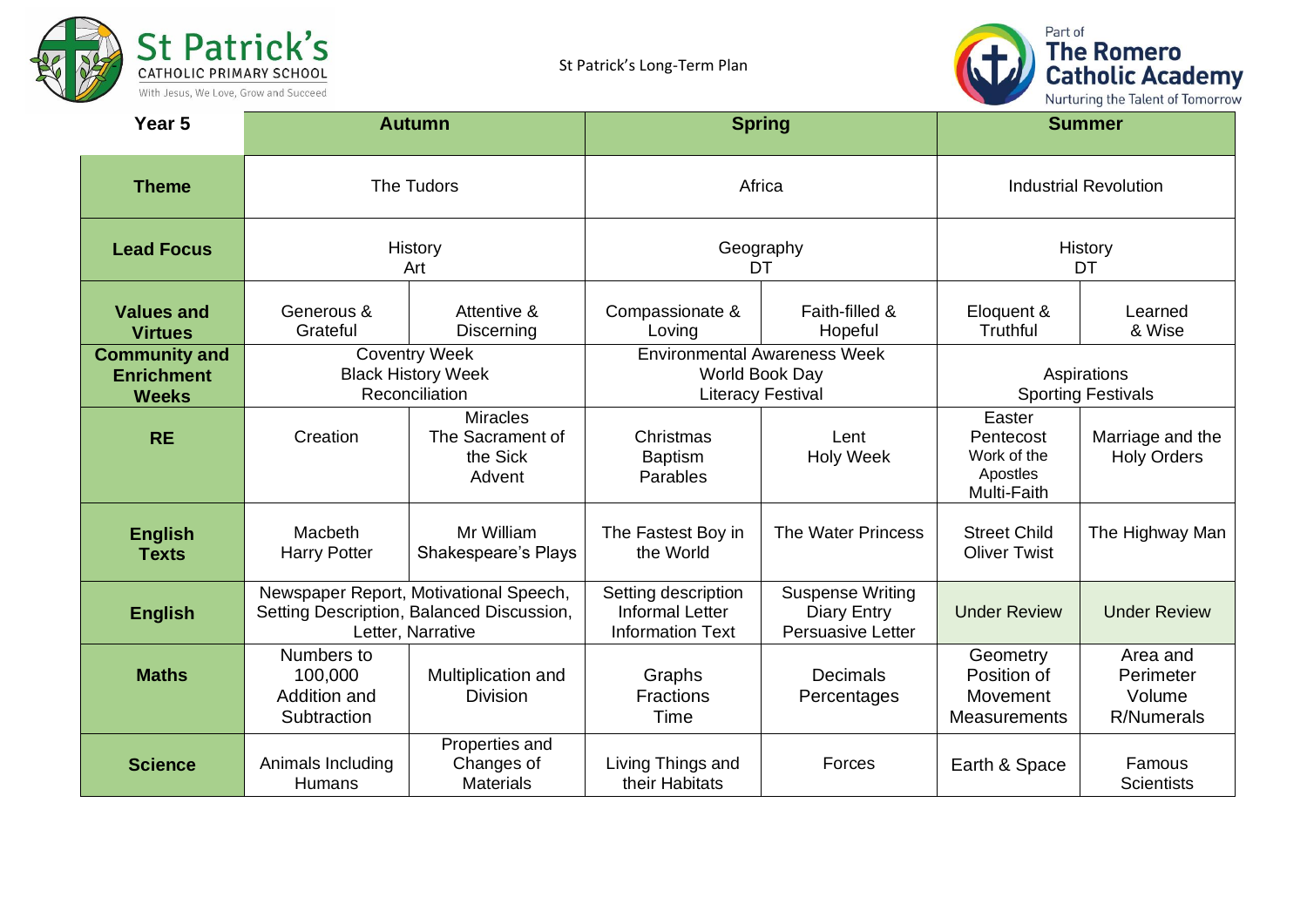



|                                  | <b>Autumn 1</b>                                       | <b>Autumn 2</b>                                  | <b>Spring 1</b>                             | <b>Spring 2</b>                                     | <b>Summer 1</b>                                         | <b>Summer 2</b>                             |
|----------------------------------|-------------------------------------------------------|--------------------------------------------------|---------------------------------------------|-----------------------------------------------------|---------------------------------------------------------|---------------------------------------------|
| <b>Computing</b>                 | E-safety: Google<br>Secure your<br>secrets            | Digital Literacy:<br>Plan an event               | Coding: Scratch -<br>Space Junk Game        | Coding: Catch the<br>Dots Game                      | Digital Literacy:<br>Childnet video<br>competition      | E-safety: Google<br>Secure your<br>secrets  |
| <b>Geography</b>                 |                                                       |                                                  |                                             | Africa                                              |                                                         |                                             |
| <b>History</b>                   | The Tudors                                            |                                                  |                                             | <b>Societies</b><br>Justify claims from<br>the past |                                                         | <b>Industrial Revolution</b>                |
| <b>Art</b>                       | <b>Great Artists</b><br><b>Sketching and Painting</b> |                                                  |                                             |                                                     |                                                         |                                             |
| <b>DT</b>                        |                                                       | <b>Christmas Crafts</b><br>Electronics           | Food                                        |                                                     | Mechanics<br>Electronics & CAD design<br>Product design |                                             |
| <b>Music</b>                     | Living on a Prayer                                    | <b>Classical Jazz 1</b>                          | Instruments-<br>Guitars                     | Instruments-<br>Guitars                             | Instruments-<br>Guitars                                 | Instruments-<br>Guitars                     |
| PE.                              | I - Indoor athletics<br>$O - Hockey$<br>Swimming      | I - Indoor Athletics<br>$O - Hockev$<br>Swimming | l – Dance<br>$O$ – Invasion<br>Games        | - Dance<br>O - Racket Sport                         | - Gymnastics<br>O - Striking &<br>Fielding              | O - Striking &<br>Fielding<br>O - Athletics |
| <b>Well-Being</b><br><b>PSHE</b> | Me, My body,<br>My Health                             | Emotional<br>Well-being<br>Life Cycles           | Personal<br>Relationships                   | <b>Keeping Safe</b>                                 | Religious<br>Understanding                              | Living in the<br><b>Wider World</b>         |
| <b>MFL</b>                       | Greetings<br>My family<br>Counting                    | Colours<br>Countries<br>Likes                    | <b>Body Parts</b><br>Clothes<br>Days/Months | Animals                                             | Food                                                    | School                                      |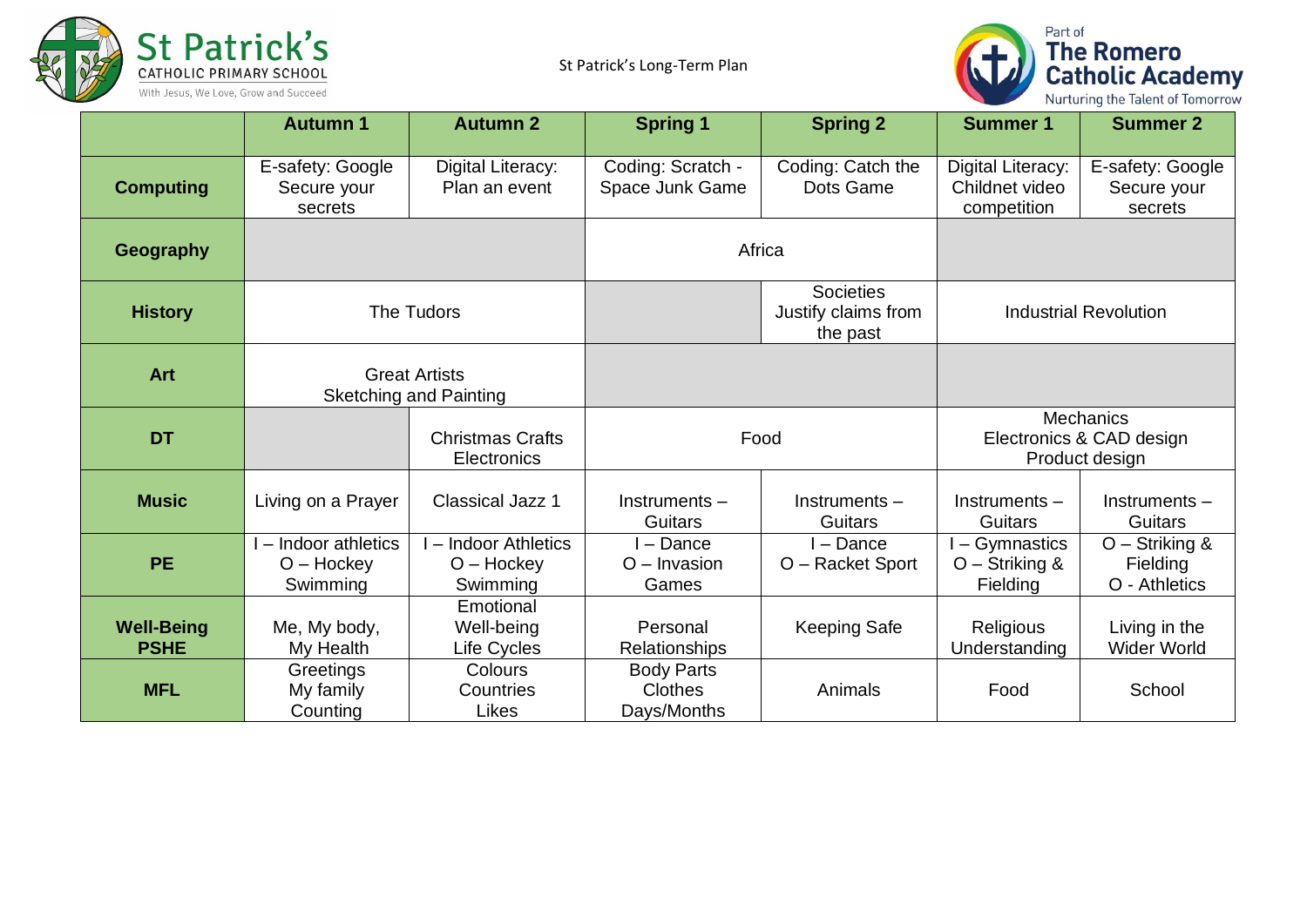



| Year <sub>6</sub>                                         | <b>Autumn 1</b>                                                     | <b>Autumn 2</b>                                                                          | <b>Spring 1</b>                                                                   | <b>Spring 2</b>                               | <b>Summer 1</b>                                            | <b>Summer 2</b>                             |  |
|-----------------------------------------------------------|---------------------------------------------------------------------|------------------------------------------------------------------------------------------|-----------------------------------------------------------------------------------|-----------------------------------------------|------------------------------------------------------------|---------------------------------------------|--|
| <b>Theme</b>                                              |                                                                     | The Wars                                                                                 |                                                                                   | <b>Active Earth</b>                           |                                                            | Enterprise                                  |  |
| <b>Lead Focus</b>                                         | History<br>Art                                                      |                                                                                          | Geography<br>DT                                                                   |                                               | Geography<br>DT                                            |                                             |  |
| <b>Values and</b><br><b>Virtues</b>                       | Generous &<br>Grateful                                              | Attentive &<br>Discerning                                                                | Compassionate &<br>Loving                                                         | Faith-filled &<br>Hopeful                     | Eloquent &<br>Truthful                                     | Learned<br>& Wise                           |  |
| <b>Community and</b><br><b>Enrichment</b><br><b>Weeks</b> | <b>Coventry Week</b><br><b>Black History Week</b><br>Reconciliation |                                                                                          | <b>Environmental Awareness Week</b><br>World Book Day<br><b>Literacy Festival</b> |                                               | Aspirations<br><b>Sporting Festivals</b>                   |                                             |  |
| <b>RE</b>                                                 | Baptism &<br>Confirmation<br>Celebration                            | <b>Followers of Christ</b><br>Advent                                                     | Christmas<br><b>Celebrating Mary</b><br>and the Saints<br>Prayers                 | Lent<br><b>Holy Week</b>                      | Easter<br>Pentecost<br>People of God<br>Multi-Faith        | Belonging to the<br>church and<br>Community |  |
| <b>English</b><br><b>Texts</b>                            | Wonder                                                              | Rose Blanche<br>Poetry                                                                   | Kensuke's Kingdom                                                                 | Pebble in my<br>Pocket<br>Alice in Wonderland | The Nowhere Emporium<br>The Hobbit                         |                                             |  |
| <b>English</b>                                            |                                                                     | Setting Description, Report, Ghost Story,<br>Diary Entries, Narrative, Persuasive Letter | <b>Balanced Argument</b><br>Newspaper Report<br><b>Diary Entry</b>                | <b>Emotive Narrative</b><br>Dialogue          | <b>Under Review</b>                                        | <b>Under Review</b>                         |  |
| <b>Maths</b>                                              | Numbers to<br>10,000,000<br>Four operations                         | <b>Fractions</b><br><b>Decimals</b><br>Measurements                                      | <b>Word Problems</b><br>Percentage<br>Ratio<br><b>Negative Numbers</b>            | Algebra<br>Area & Perimeter<br>Volume         | Position and<br>Movement<br>Geometry<br>Graphs and<br>Mean | <b>Word Problems</b><br>Investigations      |  |
| <b>Science</b>                                            | Evolution and<br>Inheritance                                        | Living Things and<br><b>Their Habitats</b>                                               | Animals Including<br><b>Humans</b>                                                | Light                                         | Electricity                                                | Famous<br><b>Scientists</b>                 |  |